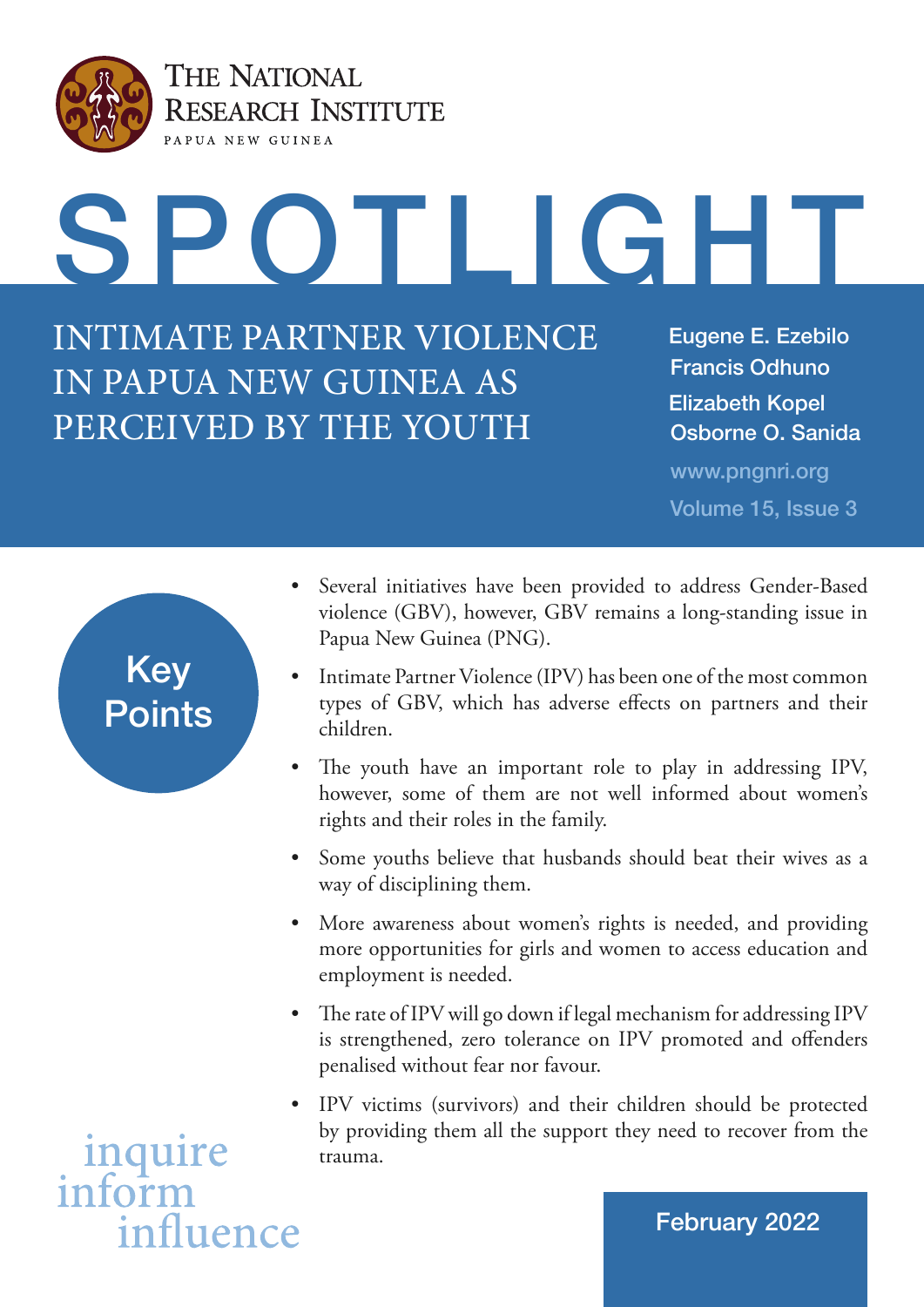



## INTIMATE PARTNER VIOLENCE IN PAPUA NEW GUINEA AS PERCEIVED BY THE YOUTH

## **By Eugene E. Ezebilo, Francis Odhuno, Elizabeth Kopel and Osborne O. Sanida**

The contribution of men and women to the economy<br>is needed for a country to achieve sustainable<br>development. However, gender-based violence<br>(GBV) restricts Papua New Guinea (PNG) from achieving is needed for a country to achieve sustainable development. However, gender-based violence (GBV) restricts Papua New Guinea (PNG) from achieving Sustainable Development Goals (SDGs) especially those that focus on gender equality and access to quality education. The youth (people aged 15 to 24 years) have the potential to contribute to address GBV and bring lasting peace to their families and the communities they live in. This paper focuses on one of the findings from the recent baseline study by World Vision PNG (WVPNG) and ChildFund PNG (CFPNG) on conflict, violence and peace building among the youth. It is based on a survey of 699 youths who live in Central Province, Morobe Province and National Capital District (NCD). In this paper, emphasis is placed on the youth's perceptions of Intimate Partner Violence (IPV) and strategy that can be used to address it. PNG has a national strategy to prevent and respond to GBV and several initiatives have been implemented by the Government of PNG (GoPNG) to address IPV. However, GoPNG still faces challenges in addressing IPV in the country. IPV can be addressed by providing more effective inclusive mechanisms. It is important to note that there are several types of GBV such as physical violence, psychological violence, sexual violence and socio-economic related violence issues. However, these were excluded from the analysis provided in this paper.

### What is Intimate Partner Violence (IPV)?

IPV is the behaviour and action of partners within the family or between former or current partners that can result in physical, sexual or psychological harm (WHO, 2021). It affects a lot of people and results in infringement of basic human rights, physical and psychological consequences (Patra et al., 2018). IPV contributes to broken relationships, which has adverse effects on children.

### Types of IPV

There are several types of IPV which, according to WHO and Pan American Health Organisation (2012), include the following:

• Sexual violence. This entails the use of force to make someone to engage in sexual act without survivor's consent; threatening the survivor by using words associated with physical or sexual violence; the use of gestures or weapons to pass the message of the intention to kill, maim or cause physical harm.

- Psychological/emotional violence. This involves causing trauma to the survivor using threats of acts or coercive tactics. It includes acts associated with humiliating the survivor; act of controlling what the survivor can and cannot do; and isolating the survivor from friends and family.
- Physical violence. It entails the use of force to cause death, maim or harm the survivor. Examples of physical violence includes scratching, pushing, grabbing, biting, choking, shaking, slapping, punching, burning and use of weapon to hurt the survivor.
- Stalking. It involves repeated behaviour or action with the intention of frightening the survivor.

It is important to note that survivors often experience more than one type of violence by an intimate partner (Krebs et al., 2011). Women who had experienced stalking by an intimate partner are more likely to experience other types of IPV.

## Factors that contribute to IPV

According to Patra et al. (2018), some factors that contribute to IPV include the following:

- *Cultural.* Some customs and traditions encourage beating of wives under the notion of entitlement and ownership of women. In cases where huge amount of money is paid as bride price, it can generate tension with any slightest provocation. Societies where men often hold power and women are excluded from it (patriarchy) contribute to IPV.
- *Economic.* The quest to control economic resources can result in tension between partners. For instance, if a woman has more resources than her husband, he may consider using violence to put fear on her to control the woman's resources.
- *Legal.* As law enforcement agencies often treats IPV offenders with leniency, it encourages them to continue oppressing their victims. This may discourage the survivor from reporting IPV to law enforcement agencies.
- *Political.* Lack of political will with the believe by some politicians that family is beyond the control of the State. This often makes it difficult to provide an effective mechanism to address issues associated with IPV.

Spotlight articles are succinct, policy oriented papers that summarise an issue or an area of PNG NRI work in progress. This and other Spotlight articles are available from www.pngnri.org

The Papua New Guinea National Research Institute (PNG NRI) is Papua New Guinea's leading think tank on public policy and development related issues and trends.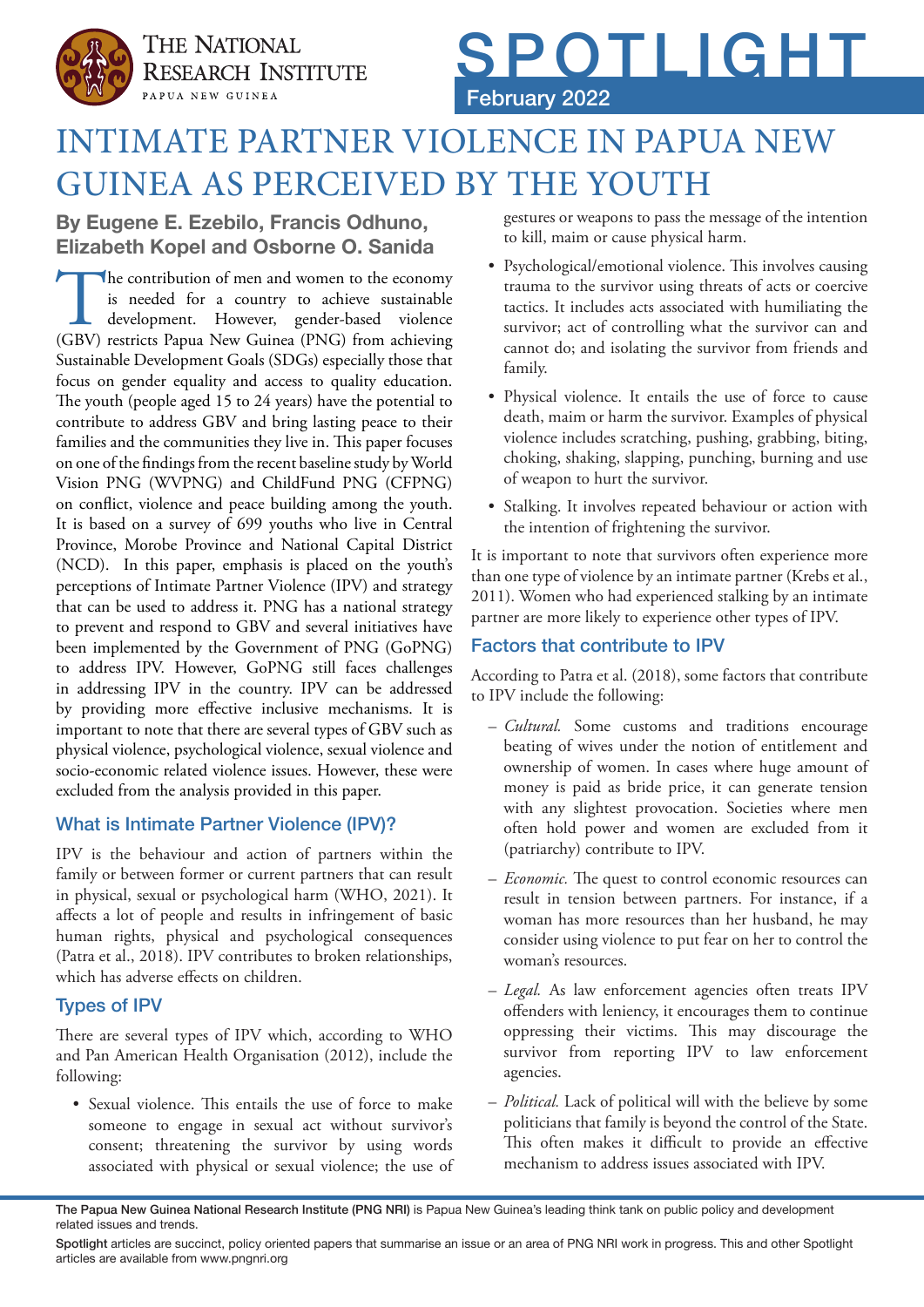– *Alcohol and drug abuse.* Some people who have a history of drug abuse and those who use alcohol excessively tend to be aggressive to members of their families especially their wives when they are under the influence of drug or alcohol.

#### Consequences of IPV

IPV can result in several consequences for the survivor, children, the State and wider society (WHO and Pan American Health Organisation, 2012; Patra et al., 2018) such as the following:

- IPV often denies the survivors their basic rights needed to access resources.
- IPV can restrict a country from achieving human development goals such as SDG 4 and SDG 5 that focus on quality education and gender equality.
- IPV often has adverse impact on the children of survivors. In fact, some children who grew up in an IPV-prone family may think that violence is a way of life.
- IPV is often associated with fatal health outcomes which can result in death, mental health problems, trauma in survivors and their children or maim the survivor.
- IPV is associated with several socio-economic costs which may be direct or indirect costs such as medical, legal and costs associated with time out from work.

#### How do PNG youth view IPV?

The youth have an important role to play in addressing the incidence of IPV in PNG by contributing to adopt nonviolent methods of conflict resolution in their families and communities. This motivated WVPNG and CFPNG to conduct surveys involving 699 youths comprising of 47.9 percent female and 51.2 percent male (WVPNG surveyed 579 youths and CFPNG 120) from Morobe Province, Central Province and the NCD to examine their views about IPV.

Of the 120 youths surveyed by CFPNG, most of the respondents (66.7%) believed that women should not tolerate beatings to keep their families together (Figure 1). Only 21.7 percent of the respondents believed that women should tolerate beatings.

Figure 1. Should women tolerate beatings to keep their family together?



Data source: Childfund 2021

The findings in Figure 1 indicate that the youths are becoming more aware about women's rights in the family and issues associated with GBV. This could be as a result of the intensity of advocacy on women's rights and GBV by several Non-Governmental Organisations (NGOs) in PNG. Recently, GoPNG has been supporting the move to rid the country of GBV. However, there is a need for continuous advocacy on women's rights especially in rural areas where majority of the population live. For the respondents who believed that women should tolerate beatings to keep their families together, it may be that they have considered the refund of huge bride price often paid in PNG. A woman's attempt to divorce her husband might trigger a conflict situation if her parents are unable to repay the bride price. Thus, women may remain in a violent relationship as reported by Patra et al. (2018) in their Indian study of IPV.

Regarding whether a woman has a right to say no to sex, most of the respondents (82.5%) believed that a woman has a right to say no to sex when she is not in the mood to have sex (Figure 2). Only a small percentage (7.5%) of the respondents believed that it is wrong for a woman to say no to sex even when she does not feel like having it.





Data source: Childfund 2021

# SPOTLIGHT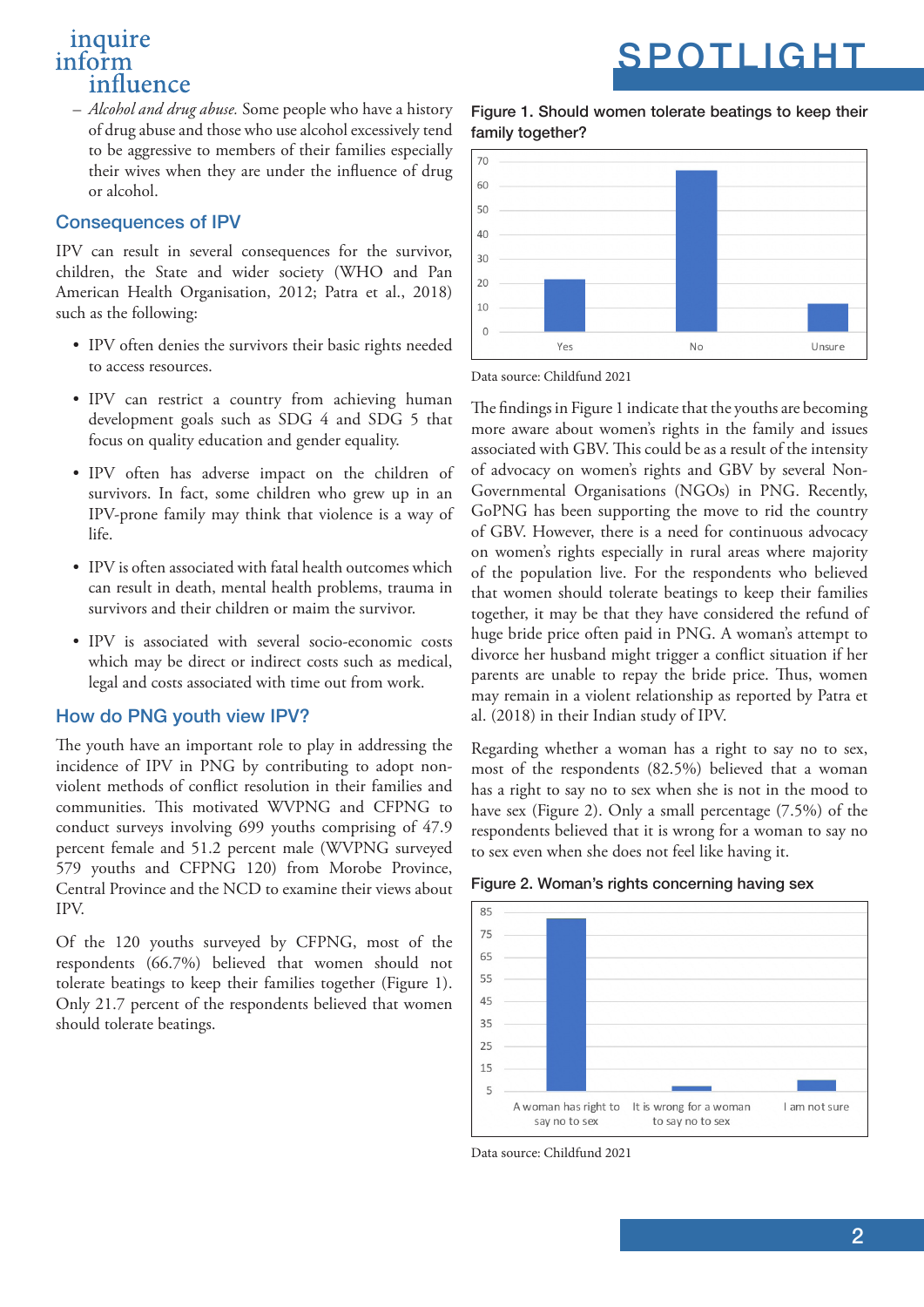In our experience, in the past, some men tend to believe that when they pay a woman's bride price, they own the woman and she must be ready to have sex whenever their partner wants it. The findings from the CFPNG survey, however, revealed that the youth are becoming increasing aware that marriage is not all about sex and that a woman's rights to sex should be respected. It is important to note that there is a need for more advocacy on women's rights associated with sex in PNG and on building respectful relationships targeting youth, especially in rural areas. For the group of respondents who believed that it is wrong for a woman to say no to sex, it may be that they considered that if a woman would say no to sex to her husband, it may result in IPV. More research is needed on this subject to provide more information on the perception of the group. Partners should understand that sexual act must be based on mutual respect and consent and that sex without consent may be classified as rape, which is a crime.

When it comes to issues associated with the show of man's dominance and power in the family, of the 579 youths surveyed by WVPNG, more than 50 percent of the respondents believed that men should use their power against women in their relationships (Figure 3). For instance, 56.7 percent of the respondents believed that a husband should beat his wife when she disobeys him compared to about 30 percent who were not in support of wife beating. In terms of chores, 67 percent of the respondents believed that a husband should beat his wife if she neglects chores and only 19.3 percent believed that the wife should not be beaten.

Figure 3. What a husband should do if his wife disobeys his orders, neglect chores or disrespect in-laws



Data source: World Vision PNG

As extended family is part of the PNG culture, it also has a place in the relationship between husband and wife. It was found that 61 percent of the respondents believed that a husband should beat his wife if she disrespects his in-laws. This suggests that some of the youths have the notion that the husband is the head of the family and that one way to discipline his wife is to beat her. This supports the findings of Patra et al. (2018), who found that some traditions support the beating of wives as a way to show the ownership of women by men.

SPOTLIGHT

It appears that youth attach more value to chores followed by relationship with in-laws and attending to orders by the husband was least on the ranking priorities. In the past, women used to be housewives or homemaker and their main responsibility was to take care of their children and do home chores. However, in the modern economy, women compete with men for different types of jobs. In fact, some women are breadwinners and household heads.

The findings in Figure 3 may be reflecting the dominance of men in patrilineal societies found in most parts of PNG, which makes some of the respondents think that male dominance is a normal way of life. It may also be that the respondents who believed that a woman should be beaten for disobeying her husband may have witnessed and experienced IPV in their families, clans, communities or neighbourhoods.

### Strategies that can be used to address IPV

IPV in PNG can be addressed using several types of interventions such as:

- More awareness campaign about women's rights. Most of PNG's population live in rural areas where people often find it difficult to access information especially on women's rights. There is a need to create more awareness especially in rural areas using an effective communication strategy such as conducting the awareness in collaboration with community heads and religious leaders. More awareness should be created in primary and high schools with a view to mould the younger generation to change the culture of entrenched violence and develop a different mindset that violence against women is unacceptable. The awareness should also include consequences of breaking the laws, referral pathways and resources needed to strengthen the referral pathways.
- Women who are more empowered educationally, economically and socially are often more protected against IPV (Jewkes, 2002). More opportunities for accessing education and fund for doing business under small and medium enterprises (SMEs) should be provided to women and girls to empower them.
- Consider developing parenting classes where parents are provided information on how to handle their children and how to be a better father and mother. This has the potential of reducing the incidence of IPV in families. Couples can benefit from counsellors who provide counselling services especially in urban areas. There is a need to also provide counselling services in rural areas for perpetrators and survivors individually or as couples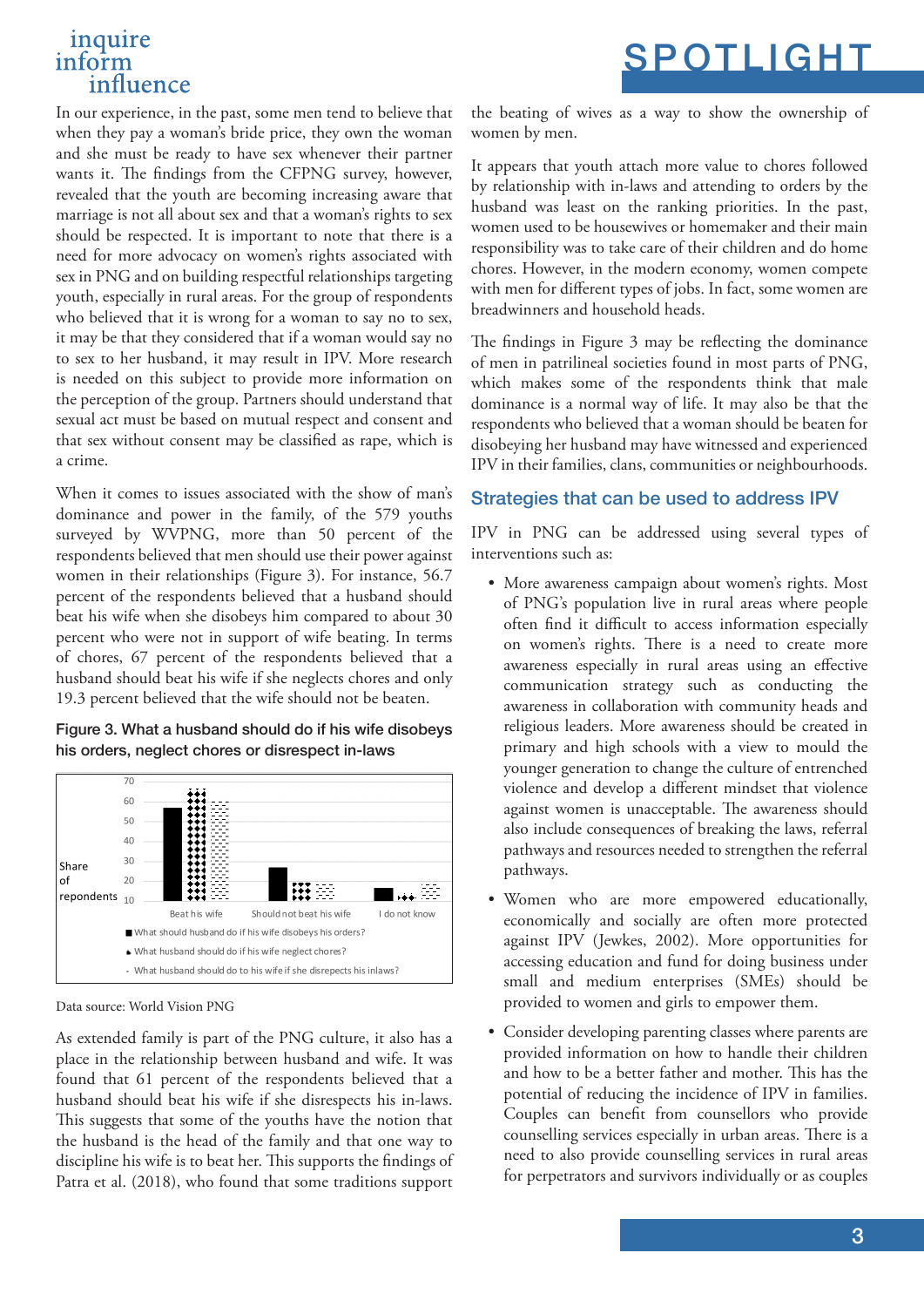and facilities provided for the treatment of children and youth at risk.

- Consider strengthening PNG's curriculum on personal development and building the capacity of teachers to deliver it. There is a need for more emphasis on the implementation of student behavioural policies in schools.
- The legal mechanism used to address IPV in PNG should be strengthened by promoting zero tolerance for IPV and using stringent penalties against offenders. IPV should not be treated as a private issue that does not need government intervention. More awareness about laws that protect women's rights and consequences of breaking the laws should be conducted in communities.
- Men should be engaged in interventions associated with addressing IPV especially at the community level. This has the potential of encouraging more men to find lasting solution to issues associated with IPV.
- Address the power imbalance between men and women to correct the dominant patriarchal norms especially in PNG where all members of the parliament are men. There is a need to involve more women in decisionmaking in the country.
- Provide improved access to services for survivors and their children. There is a need to provide more secure facilities for taking care of survivors who may be traumatised and in fear of the consequences of speaking up or leaving a violent relationship. Regular maintenance should be conducted on existing facilities.

#### Concluding remarks

Several initiatives have been introduced in PNG with the aim of achieving gender equality and equity to promote sustainable development. However, for these initiatives to be effective, it is important to find an effective strategy to address GBV especially IPV, which is one of the most common GBV in the country. IPV can restrict partners and their children, the community and the State from achieving their full potential. Thus, the government should not see IPV as only a family issue which is beyond the control of the State. There is a need for more support from the government at all levels in addressing IPV. An effective mechanism should be developed in collaboration with key stakeholders such as NGOs, community leaders and religious leaders and the private sector. The youth are the country's future and they have an important role to play in addressing IPV in PNG. However, some of them are not well informed about women's rights and the role of women in the family.

If the intention is to address IPV, information on IPV must be made widely available in primary and high schools to change the perceptions of students. An effective legal mechanism must be developed to address IPV and law enforcement agents must be firm in dealing with IPV offenders. There is a need to create more awareness about women's rights using an effective communication strategy especially in rural areas where most people live. Women and girls should be provided with more access to education and employment opportunities. Facilities and services for taking care of survivors and their children should be provided where they are lacking and regular maintenance work conducted on the existing facilities. Provide parenting classes to educate and empower parents on how to raise children in an IPVfree family. This paper will assist domestic conflict resolution managers and planners in developing an effective mechanism for addressing IPV by considering the role of the youth in conflict resolution and peace building in families and communities.

#### **References**

- Jewkes, R. (2002). Intimate partner violence: causes and prevention. *The Lance*t Volume 359: 1423-1429.
- Krebs, C., Breiding, M.J., Browne, A., and Warner, T. (2011). The association between different types of intimate partner violence experienced by women. *Journal of Family Violence* 26(6): 487-500.
- Patra, P., Prakash, J., Patra, B. and Khanna, P. (2018). Intimate partner violence: Wounds are deeper. *Indian Journal of Psychiatry* 60(4): 494-498.
- WHO (2021). *Violence against women.* WHO Switzerland. https://www.who.int/news-room/factsheets/detail/violence-against-women(Accessed 28 October 2021).
- WHO and Pan American Health Organisation (2012). *Understanding and addressing violence against women: Intimate partner violence*. World Health Organisation, Geneva.

### Acknowledgements

The authors would like to thank European Union for financial support; World Vision PNG (WVPNG) and Childfund PNG (CFPNG) for providing data used in this study. We would like to acknowledge the support of the Office of the Lae City Mayor, Lae District LLG, Aihi LLG, the Morobe Provincial Administration Division of Education, Division of Community Development, parents and teachers of 16 primary schools and communities under the Rispektim Yuyet Rispektim Narapela na Sanap Wantaim Project. We thank Ms. Heather MacLeod, the WVPNG Country Director and Mr. Smith Sapaka, Livelihood and Resilience Portfolio Manager, WVPNG for their valuable comments in

## SPOTLIGHT